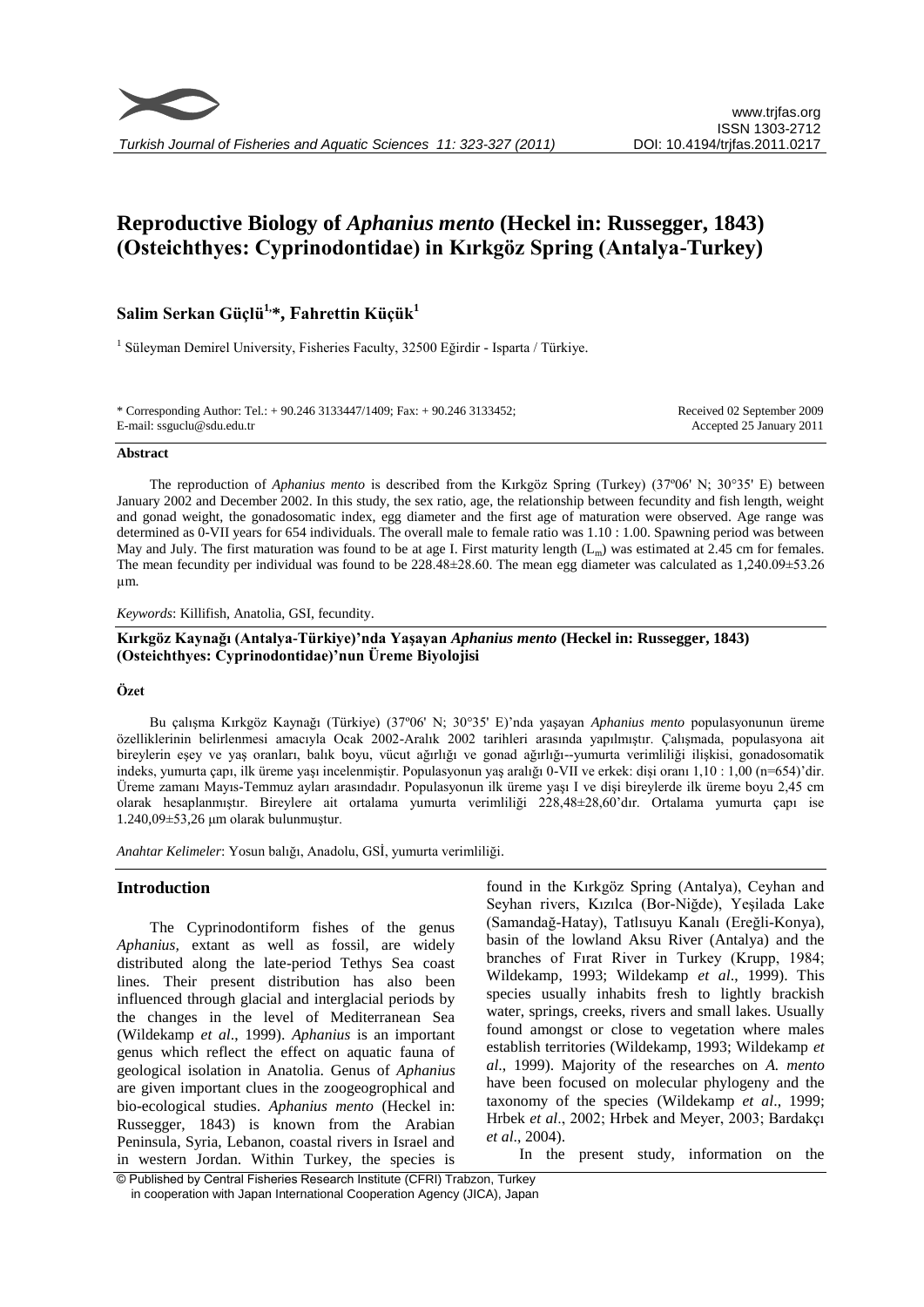reproduction characteristics of *A. mento* in the Kırkgöz Spring is presented.

# **Material and Methods**

The Kırkgöz Spring (37°06′ N; 30°35′ E) is a spring flowing towards Antalya Bay originating from the karstic limestones in the Korkuteli and Kestel plains. Kırkgöz is the major spring in the area and is located at about 30 km northwest of Antalya. It covers a total wetland area of 7 hectares. The physical parameters (water temperature, dissolved oxygen, oxygen saturation, pH and conductivity) were measured by multimeter parameters in the field. The chemical parameters  $(Ca^{\dagger 2}$  and  $Mg^{\dagger 2}$ , EDTA method; Cl<sup>-</sup> and  $\text{HCO}_3$ <sup>-</sup>, titrimetric method with 0.05 N HCl;  $SO_4$ <sup>=</sup>, spectrophotometric method with BaCl) were measured in the laboratory. The total hardness  $(CaCO<sub>3</sub>)$  and total  $HCO<sub>3</sub>$  alkalinity values are calculated according to these chemical parameters. The chemical and physical parameters of the spring are given in Table 1.

Apart from *A. mento*, the ichthyofauna of the spring consists of *Pseudophoxinus antalyae*  Bogutsakaya, 1992 (Cyprinidae), *Barbatula* cf. *mediterraneus* (Balitoridae), *Clarias gariepinus*  (Bruchell, 1822) (Clariidae) and *Gambusia affinis* (Baird and Girard, 1853) (Poeciliidae).

A total of 654 *A. mento* were collected from the Kırkgöz Spring between January 2002 and December 2002 with drift nets of tulle of 2 mm mesh size. The total lengths of all fish specimens preserved in formalin, were measured with 0.01 mm sensitive digital calipers, whereas body and gonad weights were recorded with an electronic balance by the nearest 0.01 g in the laboratory. Sex was determined by visual observation of the sexual dimorphism characteristics (body coloration). The overall ratio of males to females was evaluated with the  $\chi^2$  -test (Düzgüneş *et al*., 1995). The age determinations of samples were made from scales. The gonadosomatic index (GSI) was calculated as:

GSI= GW / W x 100

where GW was the gonad weight and W, the total body weight of the fish (Gibson and Ezzi, 1980). Spawning period was determined from monthly evaluation of GSI. Fecundity was estimated by gravimetrically from the number of mature oocytes in 115 ripe females (spawning stage). The diameters of eggs were measured by means of a microscobic micrometer (Nikolsky, 1980). The relationship between fecundity and fish body size was expressed by equation:

$$
F = a X^b
$$

where  $F$  is the fecundity,  $X$  is the length, body weight and gonad weight, 'a' is the constant and 'b' is the slope (Bagenal and Braum, 1978; Elliott, 1995). The method used to estimate the maturity level of mature females was based on fitting of the sigmoid, logistic curve. Estimation of the length at first sexual maturity is as follows (De Martini *et al*., 2000): Firstly, it was plotted L against  $\ln$  [(1-Px)/Px] using simple linear regression to estimate values for a and b. Where Px is the observed proportion of mature at length x. Secondly, the mean lengths at 50% maturity was calculated by  $Lm = -a/b$ . Thereafter, the estimated proportions of mature at length L were calculated using the equation

$$
PL = 100 / [1 + e^{b(L-Lm)}]
$$

and give of first sexual maturity was drawn. Where PL is the estimated proportion of mature at length L (De Martini *et al*., 2000).

#### **Results**

The age of the fish ranged from 0 to VII years. Of the total fish examined, 312 (47.71%) were males and 342 (52.29%) were females  $(\chi^2, P > 0.05)$  (Table 2). The age composition for male and females and the sex ratio was presented for all age classes (Table 2).

Fecundity-length, fecundity-body weigth and fecundity-gonad weigth relationships of *A. mento* were described as; F = 39.445  $*$  TL  $^{0.8604}$  (r = 0.2976),  $F = 66.973 * W^{0.7092}$  (r = 0.7009), F = 500.956 \* GW  $^{1}$  – 0.6.312<br>  $(r = 0.7568)$ , respectively.

Monthly changes in GSI are plotted in Figure 1. Spawning occurred between May and July. The GSI values reached a maximum in May (8.89% in females, 4.24% in males) and declined rapidly thereafter, reaching a minimum in December (0.64% in females, 0.70% in males) (Figure 1). The first maturation was found to be at age I. First maturity length  $(L_m)$  was estimated at 2.45 cm for females. Average fecundity per individual was found to be

**Table 1**. The mean chemical and physical parameters of Kırkgöz Spring

| $Ca^{+2} (mg/L)$                | 133.07 | Total HCO <sub>3</sub> Alkalinity (mg/L CaCO <sub>3</sub> ) | 338               |
|---------------------------------|--------|-------------------------------------------------------------|-------------------|
| $Mg^{+2} (mg/L)$                | 25.27  | Water Temperature $(^{\circ}C)$                             | $15.8(14.6-17)$   |
| $Cl^{(mg/L)}$                   | 14.0   | Dissolved Oxygen $(mg/L)$                                   | $7.80(6.64-10)$   |
| HCO <sub>3</sub> (mg/L)         | 412.36 | Oxygen Saturation (%)                                       | 90.91 (73-105)    |
| $SO_4^{\text{-2}}$ (mg/L)       | 10.0   | pΗ                                                          | $7.09(6.88-7.58)$ |
| total hardness $(CaCO3) (mg/L)$ | 436    | Conductivity $(25^{\circ}C)(\mu S/cm)$                      | 695.5 (85-801)    |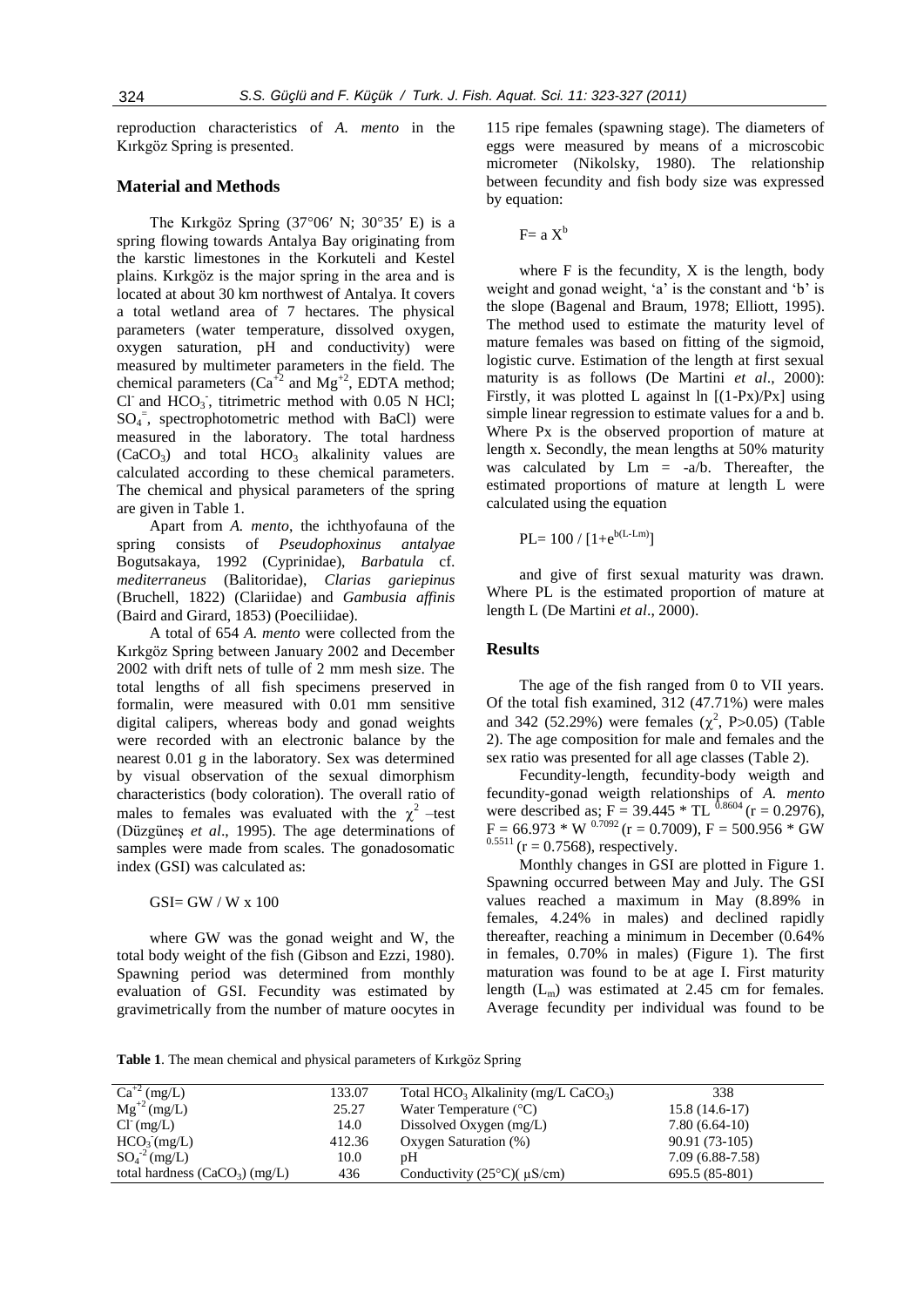| Age      | Females |       | Males |       | All |       | M: F      |
|----------|---------|-------|-------|-------|-----|-------|-----------|
| group    |         | $N\%$ | N     | $N\%$ | N   | $N\%$ |           |
| $\theta$ | 40      | 6.11  | 100   | 15.29 | 140 | 21.40 | 0.40:1.00 |
|          | 72      | 11.01 | 59    | 9.02  | 131 | 20.03 | 1.22:1.00 |
| П        | 76      | 11.62 | 50    | 7.64  | 126 | 19.26 | 1.52:1.00 |
| Ш        | 69      | 10.55 | 56    | 8.56  | 125 | 19.11 | 1.23:1.00 |
| IV       | 58      | 8.86  | 23    | 3.51  | 81  | 12.38 | 2.52:1.00 |
|          | 15      | 2.29  | 18    | 2.75  | 33  | 5.04  | 0.83:1.00 |
| VI       | 6       | 0.91  |       | 0.76  | 11  | 1.68  | 1.20:1.00 |
| VII      | h       | 0.91  |       | 0.15  |     | 1.07  | 6.00:1.00 |
| Total    | 342     | 52.29 | 312   | 47.71 | 654 | 100   | 1.10:1.00 |

**Table 2**. Age and sex distribution of females (F), males (M) and all *A. mento* individuals from the Kırkgöz Spring

N: number of samples, N%: percent of samples



**Figure 1**. Average gonadosomatic index of males, females and both sexes in monthly samples of *A. mento* from Kırkgöz Spring. Spring.

228.48±28.6 number/individual/year (minimum 18 number/individual/year- maximum 474 number/ individual/year). Average egg diameter was calculated as  $1240.09 \pm 53.26$  µm.

#### **Discussion**

The annual average of water temperature in the Kırkgöz Spring is fairly stable (15ºC). This features of the Kırkgöz Spring are similar to other springs in the Toros Mountain Chain (Değirmenci, 1989; Savaş and Cengiz, 1994). Kırkgöz Spring is one of the typical habitats of genera *Aphanius*.

In the present study, the age of *A. mento* from the Kırkgöz Spring ranged from 0 to VII. Nikolsky (1980) suggested that the situation in wide range of age distribution in a population are accepted as a indication of sufficient level in the food of water system. The decrease of number of individuals in old age groups in the population would cause increase of individual in young age groups, decreasing the food competition. The individuals in age groups 0, I, II and III contain 79.81% of the population. *A. mento* have a wide age range. The age range of *A. mento* was different from *A. vladykovi* (Keivany and Soofiani, 2004), *A. chantrei* (Karslı, 2007) *A. iberus* (Garcia-Berthou and Moreno-Amich, 1992) (Delgado *et al*., 1988) and *A. a. aureyanus* (Güçlü *et al*., 2007), but similar to *A. fasciatus* populations (Leonardos and Sinis, 1999).

The sex ratio of females to males of *A. mento* from the Kırkgöz Spring is 1.10:1.00. This ratio found in the research is similar to ratio 1.00:1.00 given for a number of species (Nikolsy, 1980). According to Nikolsky (1980), sex ratio varies considerably from species to species, but in the majority of species it is close to one. The sex ratio of females to males of *A. fasciatus* from Mesolongi and Etolikon Lagoon (Leonardos and Sinis, 1999), from Lake of Mariut in Egypt (Penaz and Zaki, 1985), *A. chantrei* from Sırakaragaçlar Stream in Turkey (Karslı, 2007) and *A. a. sureyanus* from Burdur Lake (Turkey) (Güçlü *et al*., 2007) is; 2.44:1.00, 2.10:1.00, 1.06:1.00 and 0.64:1.00, respectively. The overall sex ratio is similar to *A. chantrei* (Karslı, 2007), but differences from *A. fasciatus* (Penaz and Zaki, 1985) and *A. a. sureyanus* (Güçlü *et al*., 2007). This different situation may be caused by fishing gear and genetics structures of populations.

In the present study, the gonadosomatic index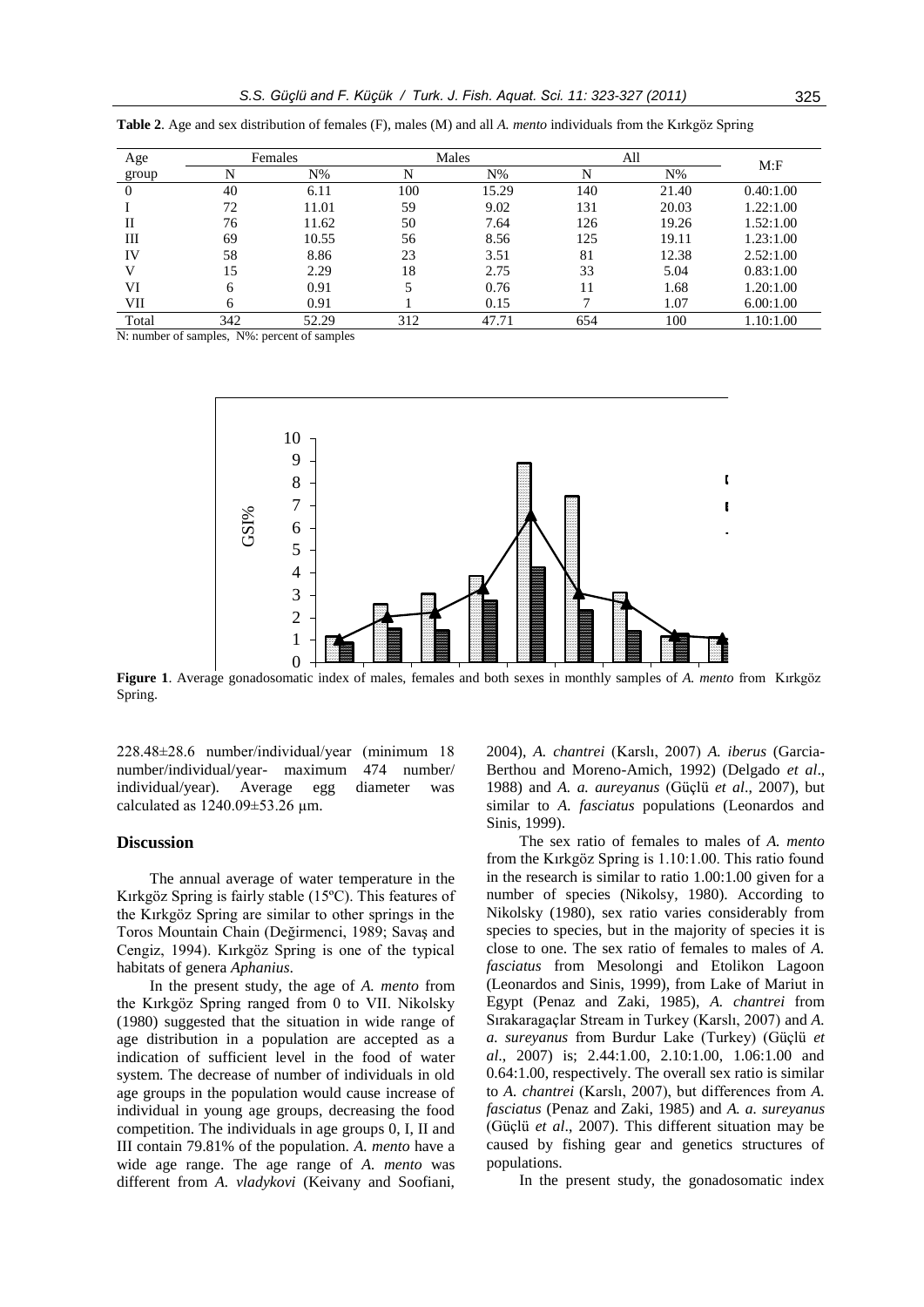and ovary condition suggested that the reproductive season of *A. mento* was between April and July with maximal GSI value in May. Based on our observations, eggs are adhesive and are attached to aquatic plants in small patches. Such a longer breeding season is a kind of adaptation of short-lived small fishes to environmental conditions (Miller, 1979). Female *A.dispar* in Suez Canal (Egypt) breed from March to September with maximal GSI value in May (19.4) and male GSI peaked in April (2.5) (Fouda, 1995). The reproduction season of *Aphanius vladykovi* in the Central Iran was between late March and June (Keivany and Soofiani, 2004), *A. fasciatus*  in the Mesolongi and Etolikon Lagoons (West Greece) was between April to July (Leonardos and Sinis, 1998), *A.iberus* from Guadalquivir River spawned intermittently during the reproductive period from April to July (Fernandez-Delgado *et al*., 1988) and the reproduction season of the *A. chantrei* in the Sırakaraağaçlar Stream in Turkey was lasts from April to early October (Karslı, 2007). Our data are similar to other *Aphanius* populations.

The relationship between fecundity- total length of *A. mento* is very low levels ratio (r= 0.2976) and differences from other *Aphanius* populations (Fouda, 1995; Leonardos and Sinis, 1998; Fernandez-Delgado *et al*., 1988). The relationship between fecundityweight and fecundity-gonads weight are similar to other *Aphanius* populations (Fouda, 1995; Leonardos and Sinis, 1998). Fecundity is affected by age, size, species, feeding of fish, season and environmental conditions (Nikolsky, 1980). The diameter of eggs were similar to other *Aphanius* populations egg diameters (Fouda, 1995; Leonardos and Sinis, 1998). One of the most important parameters used for determination of the reproductive potential is the variation of egg diameter in ovarian. The egg diameter is may be related to the amount of that females can metabolize (Nikolsky, 1963).

# **Acknowledgements**

We wish to thank the Research Grant Council of Süleyman Demirel University for financial support, Dr İskender Gülle for great help in the field and Prof. Dr. İsmet Balık for contributions to the revision of the manuscript.

# **References**

- Bagenal, T.B. and Braum, E. 1978. Eggs and Early Life History. In: T. Bagenal, (Ed.), Methods for Assessment of Fish Production in Fresh Waters.- IBP Handbook No:3, Blackwell, Oxford:, 165-210.
- Bardakçı, F., Tatar, N. and Hrbek, T. 2004. Genetic Relationships Between Anatolian Species and Subspecies of *Aphanius* Nardo, 1827 (Pisces, Cyprinodontiformes) Based on RAPD Markers,- Biologia 59(5): 559-566.
- Değirmenci, M. 1989. Köprüçay Havzası ve Dolayının (Antalya) Karst Hidrojeolojisi İncelemesi. PhD thesis,

Ankara: Hacettepe University, Sciences Institute, 375 pp.

- De Martini, E.E., Uchiyama, J.H. and Williams, H.A. 2000. Sexual maturity, sex ratio, and size composition, *Xiphias gladius*, caught by the Hawaii-Based pelagic longline fishery. Fish. Bull., 98: 489-506.
- Düzgüneş, O., Kesici, T. and Gürbüz, F. 1995. İstatistiksel Metodlar. II.Basım, Ankara Üniversitesi Ziraat Fakültesi Yayınları No: 1291, Ankara : 1-128.
- Elliott, J.M. 1995. Fecundity and egg density in the redd for sea trout. Journal of Fish Biology, 47: 893-901.
- Fernandez-Delgado, C., Hernando, J.A., Herrera, M. and Bellido, M. 1988. Age, growth and reproduction of *Aphanius iberus* (Cuv. & Val., 1846) in the lower reaches of the Guadalquivir River South-West Spain. Freswater Biology, 20(2): 227.
- Fouda, M.M. 1995. Life History Strategies of Four Small-Size Fishes in the Suez Canal, Egypt. Journal of Fish Biology, 46: 687-702.
- Garcia-Berthou, E. and Moreno-Amich, R. 1992. Age and Growth of an Iberian Cyprinodont, *Aphanius iberus* (Cuv. and Val., 1846), in its Most Northerly Population. Journal of Fish Biology, 40 (6): 929.
- Gibson, R.N. and Ezzi, I.A. 1980. The biology of the scaldfish, *Arnoglossus laterna* (Walbaum) on the West Coast of Scotland. Journal of Fish Biology, 17: 565-575.
- Güçlü, S.S., Turna, İ.İ., Güçlü, Z. and Gülle, İ. 2007. Population structure and growth of *Aphanius anatoliae sureyanus* Neu, 1937 (Osteichthyes: Cyprinodontidae), endemic to Burdur Lake, Turkey,- Zoology in the Middle East, 41: 63-69.
- Hrbek, T. and Meyer, A. 2003. Closing of the Tethys Sea and the phylogeny of Eurasian Killifishes (Cyprinodontiformes: Cyprinodontidae),- J. Evol. Biol., 16: 17-36.
- Hrbek, T., Küçük, F., Frickey, T., Stölting, K. N., Wildekamp, R. H. and Meyer, A. 2002. Molecular phylogeny and historical biogeography of the *Aphanius* (Pisces, Cyprinodontiformes) species complex of central Anatolia, Turkey. Molecular Phylogenetics and Evolution, 25: 125-137.
- Karslı, Z. 2007. Some Biological Characteries of the Mosquitofısh (A*phanius chantrei*) Population in the Sırakaragaçlar Stream (Sinop-Akliman), MSc thesis, Sinop: Ondokuz Mayıs University, Natural Science Institute, Aquaculture Department., 53 pp.
- Keivany, Y. and Soofiani, N.M. 2004. Contribution to the Biology of Zagros Tooth Carp, *Aphanius vladykovi* (Cyprinodontidae) in Central Iran. Enviromental Biology of Fishes, 71: 165-169.
- Krupp, F. 1984. *Aphanius cypris* (Heckel, 1843) Versus *Aphanius mento* (Heckel, 1843) (Pisces: Cyprinodontidae), Cybium, 8(2): 63-69.
- Leonardos, I. and Sinis, A. 1998. Reproductive Strategy of *Aphanius fasciatus* Nardo, 1827 (Pisces: Cyprinodontidae) in Mesolongi and Etolikon Lagoon (W. Greek). Fisheries Research, 35: 171-181.
- Leonardos, I. and Sinis, A. 1999. Population Age and Sex Structure of *Aphanius fasciatus* (Nardo, 1827) (Pisces: Cyprinodontiformes) in the Mesolongi and Etolikon Lagoons (West Greece). Fisheries Research, 40(3): 227-235.
- Miller, P.J. 1979. Adaptiveness and Implications of Small Size in Teleosts. Zool. Soc. Lond., Symp., 44: 263- 306
- Nikolsky, G.V. 1963. Ecology of Fishes. Academic Press,